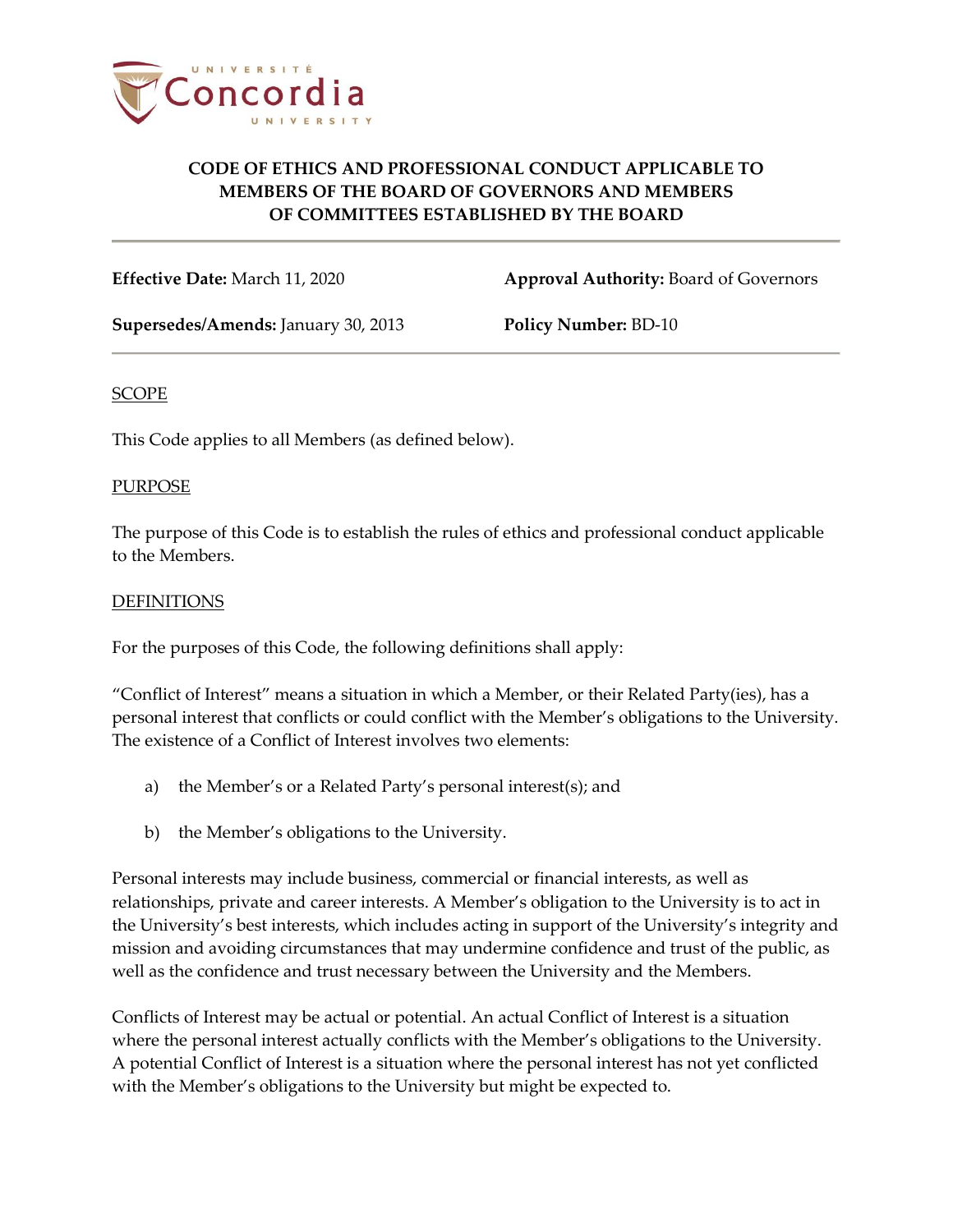

## Page 2 of 7

A perceived Conflict of Interest is a situation where an actual or potential Conflict of Interest may or may not exist, but where there may be, nonetheless, from the perspective of a reasonably well informed and impartial person, a perception of a Conflict of Interest. This is sometimes referred to as an "apparent" Conflict of Interest.

"Internal Member" means any Member who represents one of the following constituencies of the University: full-time faculty, part-time faculty, permanent administrative and support staff, undergraduate students or graduate students.

"Member" means a member of the Board of Governors (the "Board") of the University, of the Corporation or of a standing committee established by the Board, whether or not a member of such a standing committee is a member of the Board.

"Related Party" means a Member's immediate relative (a spouse, child, parent, sibling or person with whom a Member has a personal/close relationship that is of primary importance in their life), or other person living in the same household, or any other person with whom the Member shares a financial interest, either directly or indirectly, or any entity in which the Member has an ownership interest.

## CODE

## Standard of Conduct

1. A Member shall conduct themselves in an ethical and professional manner. They shall honour the principles of collegiality and fairness, and comply with their duties and obligations with objectivity, care, integrity, loyalty, prudence and diligence to facilitate and foster the accomplishment of the University's mission.

### Situations of Conflicts of Interest

2. A Member shall comply with their duties and obligations, and act in such a manner as to avoid any Conflict of Interest. The interests of the University shall always prevail when a Member is in a situation of Conflict of Interest or when the personal interest of a Related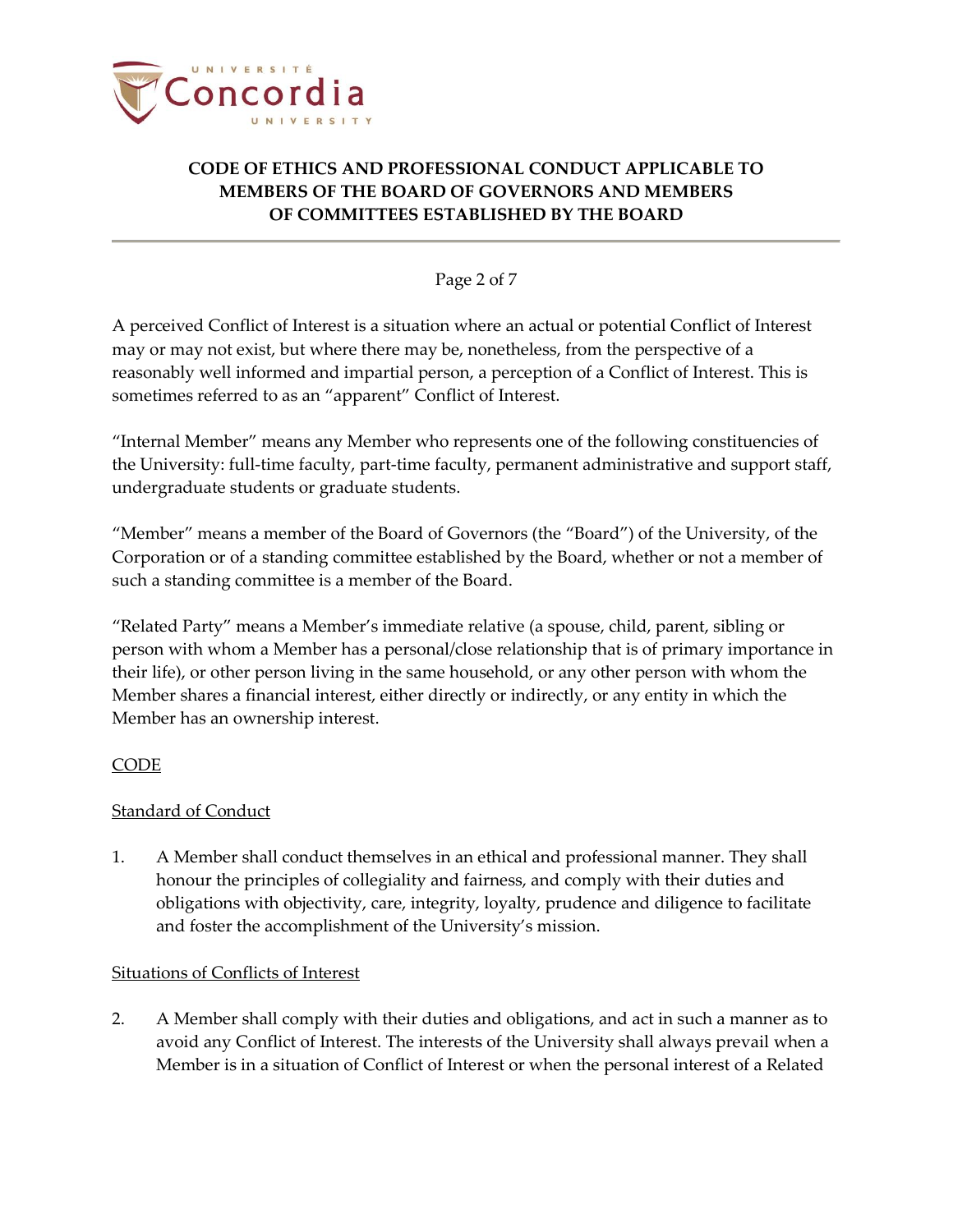

#### Page 3 of 7

Party places a Member in a situation of Conflict of Interest. The following, without limitation, are examples of Conflicts of Interest:

- a) when a Member or a Related Party, whether directly or indirectly, has a personal interest in the outcome of deliberations of the Board, has a personal interest in a contract or a proposed contract to be entered into by the University or a University-related body, or obtains, or is likely to obtain, a personal advantage or benefit as a result of a decision made by the University or a University-related body;
- b) when a Member is a member of the board of directors or of the senior management personnel of a body, enterprise or association, whether public or private, whose interests may be in competition with those of the University;
- c) when a Member accepts gifts, gratuities or favours from a person, body, enterprise or association engaged in or wishing to engage in transactions with the University, except in the case of minor or customary gifts, gratuities or favours of a trivial or nominal value that do not place and do not have the appearance of placing the recipient under any obligation and/or do not give the impression that there is a purpose or attempt to influence any decision;
- d) when a Member uses their position to help a person or body, enterprise or association in dealings with the University in a situation which gives rise to real or perceived preferential treatment from the perspective of a reasonably well informed and impartial person;
- e) when a Member uses their position as a Member to seek, obtain or influence employment at the University for any persons (including the Member or any other person);
- f) when a Member uses information obtained in the performance of their duties and responsibilities as a Member which is not generally communicated to the public for their own advantage or benefit, or for the advantage or benefit of a Related Party;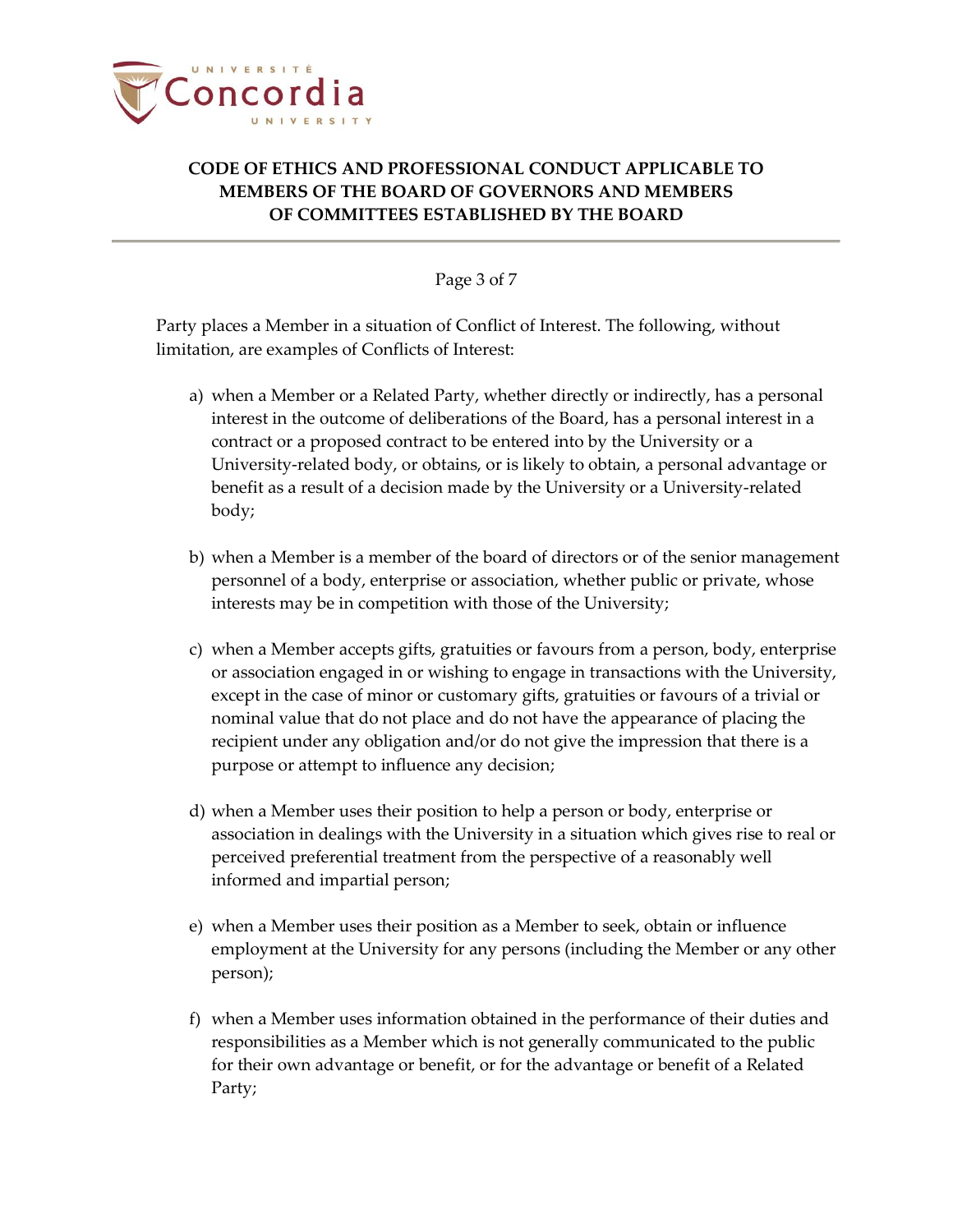

### Page 4 of 7

- g) when a Member uses or allows to be used, directly or indirectly, the University's goods or services for activities other than those approved by the University for their own advantage or benefit, or for the advantage or benefit of a Related Party;
- h) when a Member is a party to a legal proceeding, grievance or other legal demand or claim against the University.

## Disclosure of Conflicts of Interest

- 3. Following the initial appointment of a Member, the Secretary-General shall provide such Member with a copy of this Code and request the completion of a [Conflict of Interest](http://www.concordia.ca/content/dam/common/docs/policies/official-policies/BD-10-Disclosure-Statement.pdf)  [Disclosure Statement.](http://www.concordia.ca/content/dam/common/docs/policies/official-policies/BD-10-Disclosure-Statement.pdf) The Secretary-General shall also request annual completion of the Disclosure Statement by all Members no later than September 30 of each year.
- 4. The Secretary-General shall ensure that copies of the completed Disclosure Statements are transmitted to the Chair of the Governance and Ethics Committee of the Board (the "Governance and Ethics Committee"). The information provided in the Disclosure Statements shall be kept confidential unless disclosure is required by law or by a legal authority having jurisdiction.
- 5. The filing of the initial and annual Disclosure Statements shall not discharge a Member from their obligation under this Code to disclose Conflicts of Interest on an on-going basis as and when they arise.

### Management of Conflicts of Interest

- 6. A Member shall have primary responsibility for the identification and management of their Conflicts of Interest. A Member may seek guidance from the Secretary-General who shall serve as a resource to help them identify a Conflict of Interest. Moreover, the Secretary-General shall advise a Member, upon their request, on any question regarding the application of the rules set out in this Code.
- 7. When a situation of Conflict of Interest not disclosed in the Disclosure Statement arises, a Member shall: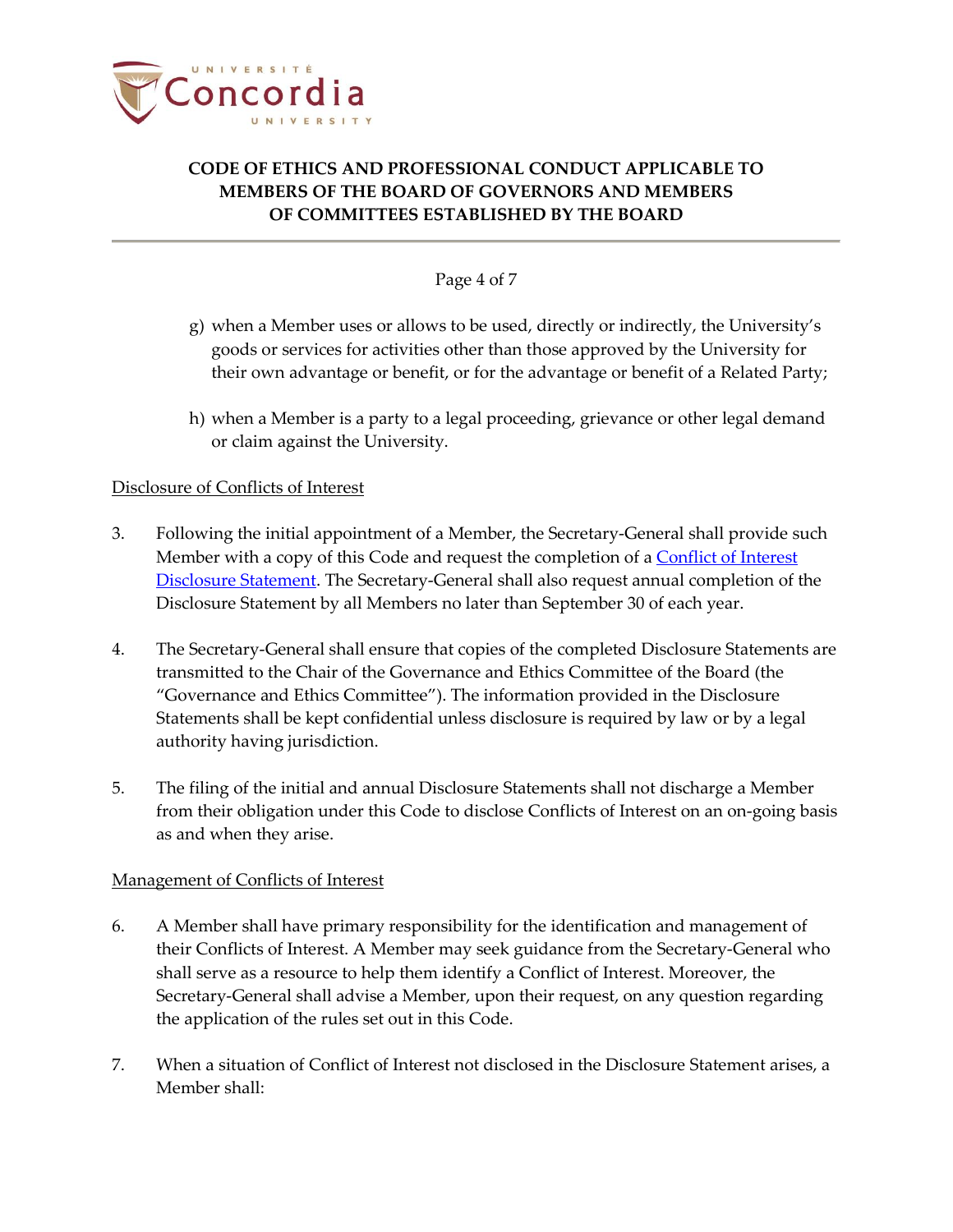

#### Page 5 of 7

- a) disclose same in writing, as soon as reasonably possible, to the Secretary-General who shall ensure that a copy is transmitted to the Chair of the Governance and Ethics Committee. In the case of a disclosure by the Chair of the Governance and Ethics Committee, a copy of the disclosure shall be transmitted to the Chair of the Board;
- b) abstain from participating in any discussion or decision involving that person, body, enterprise or association; and
- c) withdraw from any meeting for the duration of the discussion or vote to decide such matter.
- 8. Any Member shall resign their position as a Member if their role as a member of a body, enterprise or association, whether public or private, doing business with the University serves as a source of continuing Conflict of Interest in a such a way as to impede their role as a Member.
- 9. Any Internal Member shall withdraw from any meeting for the duration of a discussion or vote to decide any matter concerning negotiations relating to a collective agreement or a collective labour contract which governs the University's personnel. However, this shall not prevent that Internal Member from expressing an opinion on general measures relating to conditions of employment within the University which would also apply to them.

### Respect of Confidentiality

10. A Member, while in office as well as after having left office, shall be bound to respect the confidentiality of information or documents obtained in their capacity as a Member, as well as the confidentiality of all deliberations and decisions that took place in closed session meetings of the Board and meetings of committees established by the Board, unless the information or documents have entered the public domain or were released by virtue of applicable legislation or by order of a legal authority having jurisdiction.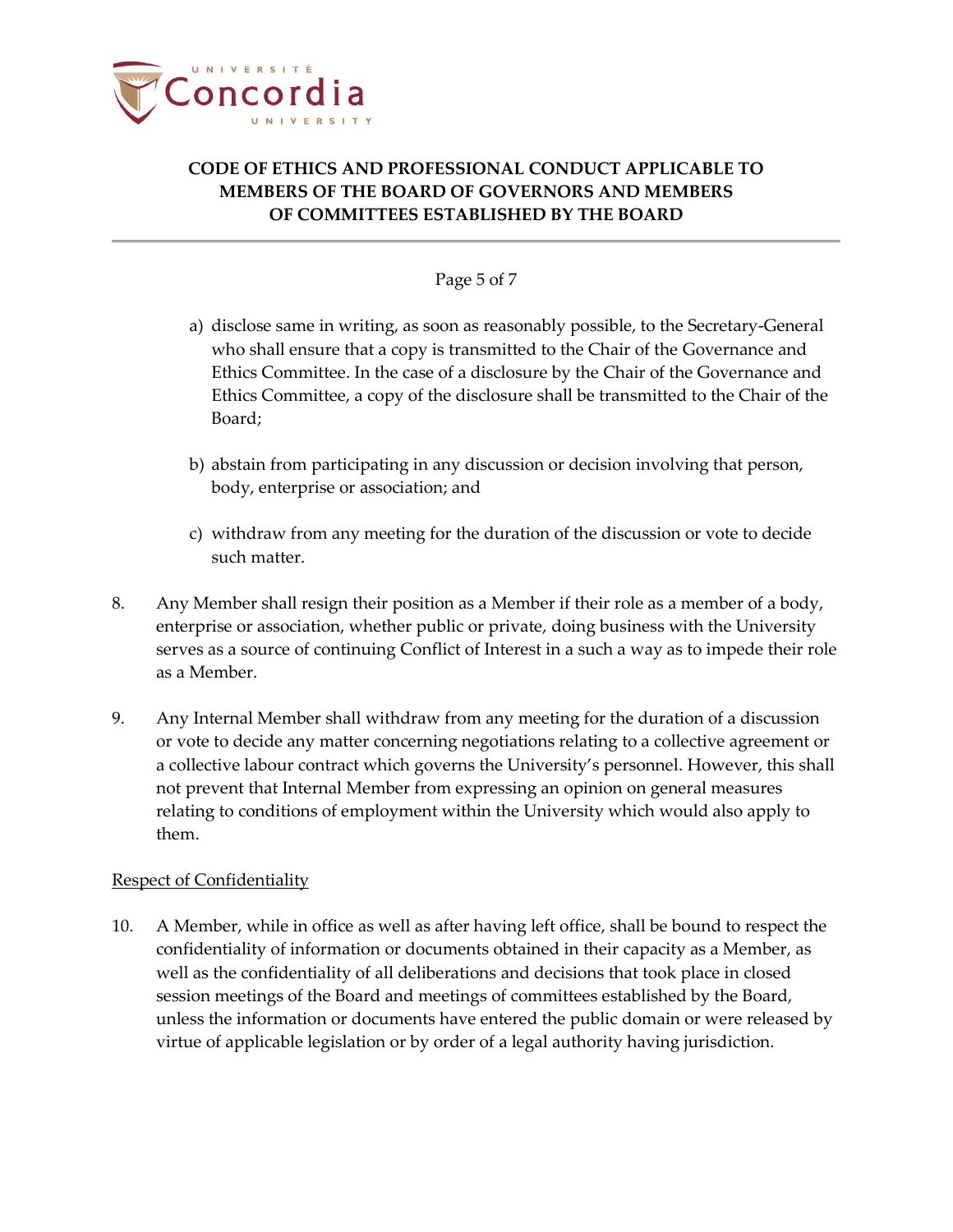

Page 6 of 7

## Use of Information

- 11. A Member, while in office as well as after having left office, shall not make use of any information obtained in their capacity as a Member in order to derive a personal benefit or advantage therefrom or for a Related Party, except for information that has entered the public domain or that is required to be released in virtue of applicable legislation or by order of a legal authority having jurisdiction.
- 12. A Member, while in office as well as after having left office, who holds information with respect to a procedure, a negotiation or other operation to which the University is a party shall not give advice nor act in the name or on behalf of someone else concerning such procedure, negotiation or other operation, unless the information has entered the public domain or was released in virtue of applicable legislation or by order of a legal authority having jurisdiction.

### Procedure in Case of Non-Compliance

- 13. If there are reasonable grounds to believe that an infringement to this Code has occurred, any Member or the Secretary-General may request the Governance and Ethics Committee to examine or inquire into any allegations to that effect. In such a case:
	- a) the Member requesting that the situation be brought to the attention of the Governance and Ethics Committee shall notify the Secretary-General in writing;
	- b) upon receiving such notification, the Secretary-General shall prepare a dossier and forward it to the Chair of the Governance and Ethics Committee and to all the parties concerned;
	- c) the Governance and Ethics Committee shall allow all the parties concerned to be heard and to state their case, in accordance with the rules of natural justice, which comprise two elements:
		- i. *Audi alteram partem* the duty to give persons affected by a decision a reasonable opportunity to be heard;